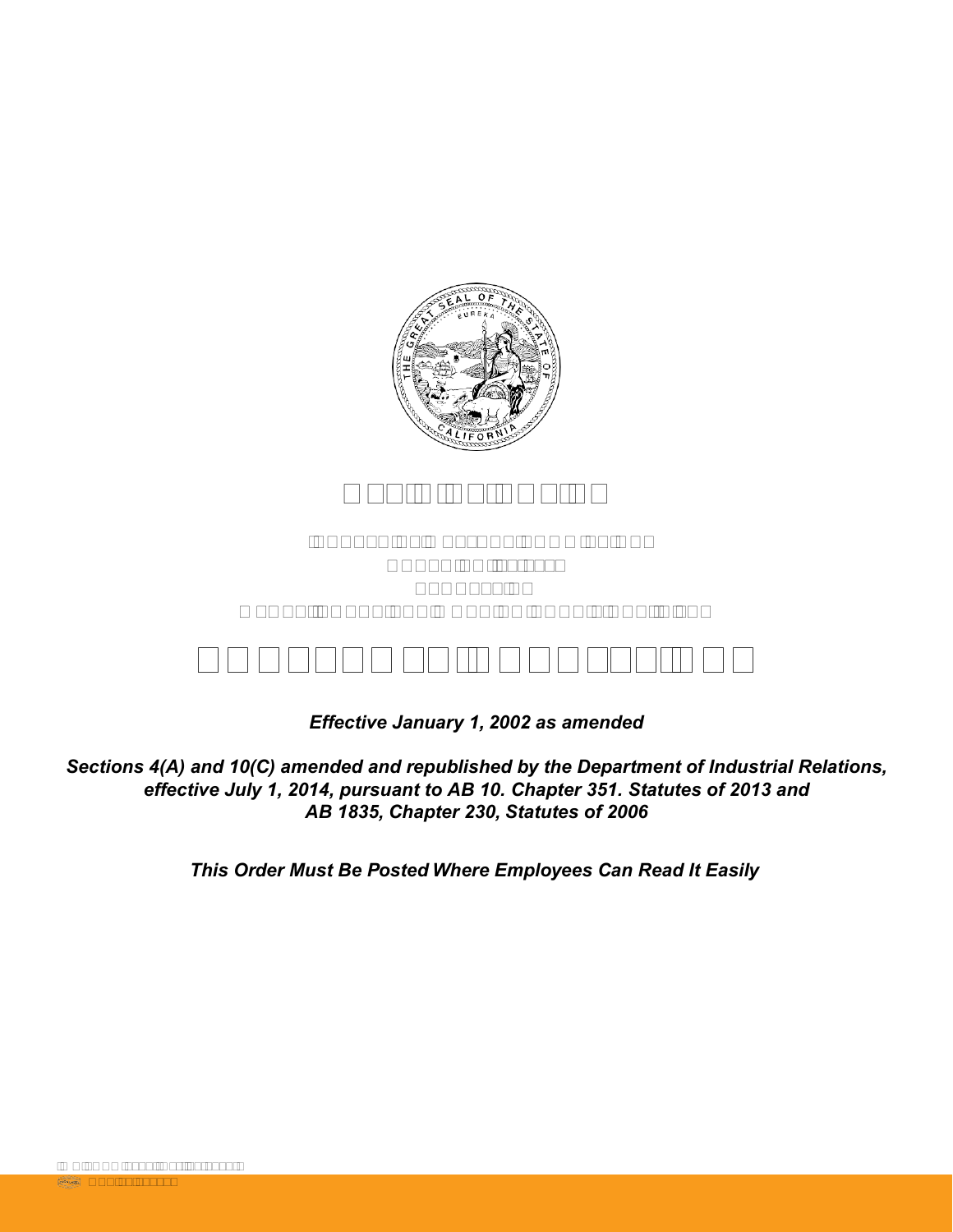**• Please Post With This Side Showing •**

### **OFFICIAL NOTICE**

 *Effective January 1, 2002 as amended* 

 *Sections 4(A) and 10(C) amended and republished by the Department of Industrial Relations, effective July 1, 2014, pursuant to AB 10, Chapter 351, Statutes of 2013 and AB 1835, Chapter 230, Statutes of 2006*



 **ORDER NO. 15-2001 WAGES, HOURS AND WORKING CONDITIONS IN THE INDUSTRIAL WELFARE COMMISSION REGULATING**

**HOUSEHOLD OCCUPATIONS** 

 **TAKE NOTICE:** To employers and representatives of persons working in industries and occupations in the State of California: The Department of Industrial Relations amends and republishes the minimum wage and meals and lodging credits in the Industrial Welfare Commission's Orders as a result of legislation enacted (AB 10, Ch. 351, Stats of 2013, amending section 1182.12 of the California Labor Code, and AB 1835, Ch. 230, Stats of 2006, adding sections 1182.12 and 1182.13 to the California Labor Code .) The amendments and republishing make no other changes to the IWC's Orders.

### **1. APPLICABILITY OF ORDER**

This order shall apply to all persons employed in household occupations whether paid on a time, piece rate, commission, or other basis, unless such occupation is performed for an industry covered by an industry order of this Commission, except that:

 (A) Provisions of Sections 3 through 12 of this order shall not apply to persons employed in administrative, executive, or pro- fessional capacities. The following requirements shall apply in determining whether an employee's duties meet the test to qualify for an exemption from those sections:

(1) Executive Exemption A person employed in an executive capacity means any employee:

 (a) Whose duties and responsibilities involve the management of the enterprise in which he/she is employed or of a customarily recognized department or subdivision thereof; and

(b) Who customarily and regularly directs the work of two or more other employees therein; and

 (c) Who has the authority to hire or fire other employees or whose suggestions and recommendations as to the hiring or firing and as to the advancement and promotion or any other change of status of other employees will be given particular weight; and

(d) Who customarily and regularly exercises discretion and independent judgment; and

 (e) Who is primarily engaged in duties which meet the test of the exemption. The activities constituting exempt work and non-exempt work shall be construed in the same manner as such items are construed in the following regulations under the Fair Labor Standards Act effective as of the date of this order: 29 C.F.R. Sections 541.102, 541.104-111, and 541.115-116. Exempt work shall include, for example, all work that is directly and closely related to exempt work and work which is properly viewed as a means for carrying out exempt functions. The work actually performed by the employee during the course of the workweek must, first and foremost, be examined and the amount of time the employee spends on such work, together with the employer's realistic expectations and the realistic requirements of the job, shall be considered in determining whether the employee satisfies this requirement.

 (f) Such an employee must also earn a monthly salary equivalent to no less than two (2) times the state minimum wage for full-time employment. Full-time employment is defined in Labor Code Section 515(c) as 40 hours per week.

(2) Administrative Exemption. A person employed in an administrative capacity means any employee:

(a) Whose duties and responsibilities involve either:

 (i) The performance of office or non-manual work directly related to management policies or general business operations of his employer or his/hers employer's customers; or

 (ii) The performance of functions in the administration of a school system, or educational establishment or institu- tion, or of a department or subdivision thereof, in work directly related to the academic instruction or training carried on therein; and

(b) Who customarily and regularly exercises discretion and independent judgment; and

 (c) Who regularly and directly assists a proprietor, or an employee employed in a bona fide executive or administrative capacity (as such terms are defined for purposes of this section); or

 (d) Who performs under only general supervision work along specialized or technical lines requiring special training, experience, or knowledge; or

(e) Who executes under only general supervision special assignments and tasks; and

 (f) Who is primarily engaged in duties which meet the test of the exemption. The activities constituting exempt work and non-exempt work shall be construed in the same manner as such terms are construed in the following regulations under the Fair Labor Standards Act effective as of the date of this order 29 C.F.R. Sections 541.201-205, 541.207-208, 541.210, and 541.215.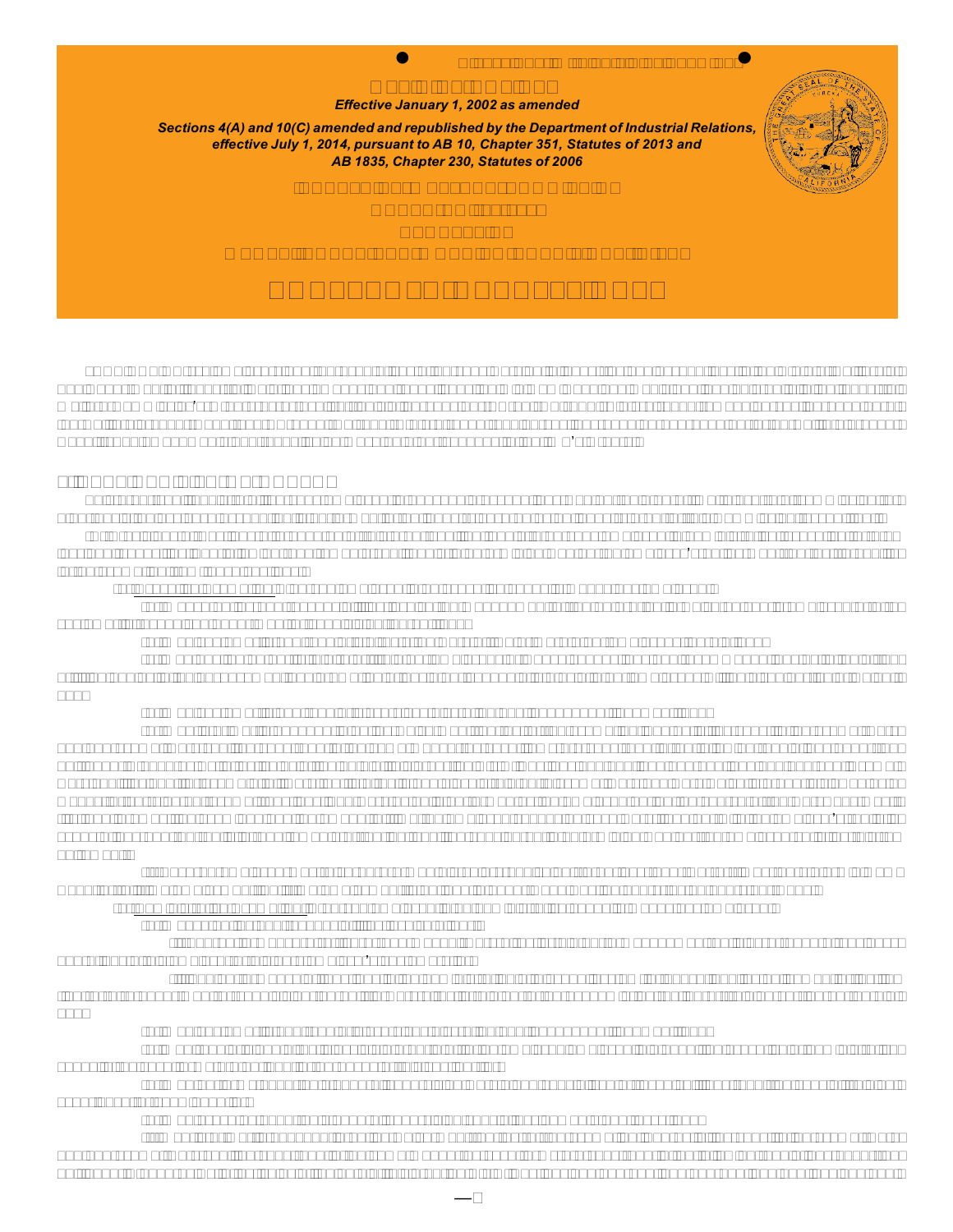Exempt work shall include, for example, all work that is directly and closely related to exempt work and work which is properly viewed as a means for carrying out exempt functions. The work actually performed by the employee during the course of the workweek must, first and foremost, be examined and the amount of time the employee spends on such work, together with the employer's realistic expectations and the realistic requirements of the job, shall be considered in determining whether the employee satisfies this requirement.

(g) Such employee must also earn a monthly salary equivalent to no less than two (2) times the state minimum wage for full-time employment. Full-time employment is defined in Labor Code Section 515(c) as 40 hours per week.

(3) Professional Exemption A person employed in a professional capacity means any employee who meets all of the fol- lowing requirements:

(a) Who is licensed or certified by the State of California and is primarily engaged in the practice of one of the following recognized professions: law, medicine, dentistry, optometry, architecture, engineering, teaching, or accounting; or

(b) Who is primarily engaged in an occupation commonly recognized as a learned or artistic profession. For the purposes of this subsection, "learned or artistic profession" means an employee who is primarily engaged in the performance of:

(i) Work requiring knowledge of an advanced type in a field or science or learning customarily acquired by a prolonged course of specialized intellectual instruction and study, as distinguished from a general academic education and from an apprenticeship, and from training in the performance of routine mental, manual, or physical processes, or work that is an essential part of or necessarily incident to any of the above work; or

(ii) Work that is original and creative in character in a recognized field of artistic endeavor (as opposed to work which can be produced by a person endowed with general manual or intellectual ability and training), and the result of which depends primarily on the invention, imagination, or talent of the employee or work that is an essential part of or necessarily incident to any of the above work; and

(iii) Whose work is predominantly intellectual and varied in character (as opposed to routine mental, manual, mechanical, or physical work) and is of such character that the output produced or the result accomplished cannot be standardized in relation to a given period of time.

(c) Who customarily and regularly exercises discretion and independent judgment in the performance of duties set forth in subparagraphs (a) and (b).

(d) Who earns a monthly salary equivalent to no less than two (2) times the state minimum wage for full-time employment.

(e) Subparagraph (b) above is intended to be construed in accordance with the following provisions of federal law as they existed as of the date of this order: 29 C.F.R. Sections 541.207, 541.301(a)-(d), 541.302, 541.306, 541.307, 541.308, and 541.310.

(f) Notwithstanding the provisions of this subparagraph, pharmacists employed to engage in the practice of pharmacy, and registered nurses employed to engage in the practice of nursing, shall not be considered exempt professional employees, nor shall they be considered exempt from coverage for the purposes of this subparagraph unless they individually meet the criteria established for exemption as executive or administrative employees.

(g) Subparagraph (f) above shall not apply to the following advanced practice nurses:

(i) Certified nurse midwives who are primarily engaged in performing duties for which certification is required pursuant to Article 2.5 (commencing with Section 2746) of Chapter 6 of Division 2 of the Business and Professions Code.

(ii) Certified nurse anesthetists who are primarily engaged in performing duties for which certification is required pursuant to Article 7 (commencing with Section 2825) of Chapter 6 of Division 2 of the Business and Professions Code.

(iii) Certified nurse practitioners who are primarily engaged in performing duties for which certification is required pursuant to Article 8 (commencing with Section 2834) of Chapter 6 of Division 2 of the Business and Professions Code.

(iv) Nothing in this subparagraph shall exempt the occupations set forth in clauses (i), (ii), and (iii) from meeting the requirements of subsection  $1(A)(3)(a)-(d)$  above.

(h) Except, as provided in subparagraph (i), an employee in the computer software field who is paid on an hourly basis shall be exempt, if all of the following apply:

(i) The employee is primarily engaged in work that is intellectual or creative and requires the exercise of discretion and independent judgment.

(ii) The employee is primarily engaged in duties that consist of one or more of the following:

– The application of systems analysis techniques and procedures, including consulting with users, to determine hardware, software, or system functional specifications.

– The design, development, documentation, analysis, creation, testing, or modification of computer systems or programs, including prototypes, based on and related to user or system design specifications.

–The documentation, testing, creation, or modification of computer programs related to the design of software or hardware for computer operating systems.

(iii) The employee is highly skilled and is proficient in the theoretical and practical application of highly specialized information to computer systems analysis, programming, and software engineering. A job title shall not be determinative of the applicability of this exemption.

(iv) The employee's hourly rate of pay is not less than forty-one dollars (\$41.00). The Office of Policy, Research and Legislation shall adjust this pay rate on October 1 of each year to be effective on January 1 of the following year by an amount equal to the percentage increase in the California Consumer Price Index for Urban Wage Earners and Clerical Workers.\*

<sup>\*</sup> Pursuant to Labor Code section 515.5, subdivision (a)(4), the Office of Policy, Research and Legislation, Department of Industrial Relations, has adjusted the minimum hourly rate of pay specified in this subdivision to be \$49.77, effective January 1, 2007. This hourly rate of pay is adjusted on October 1 of each year to be effective on January 1, of the following year, and may be obtaine[d at www.dir.ca.gov/IWC o](http://www.dir.ca.gov/IWC)r by mail from the Department of Industrial Relations.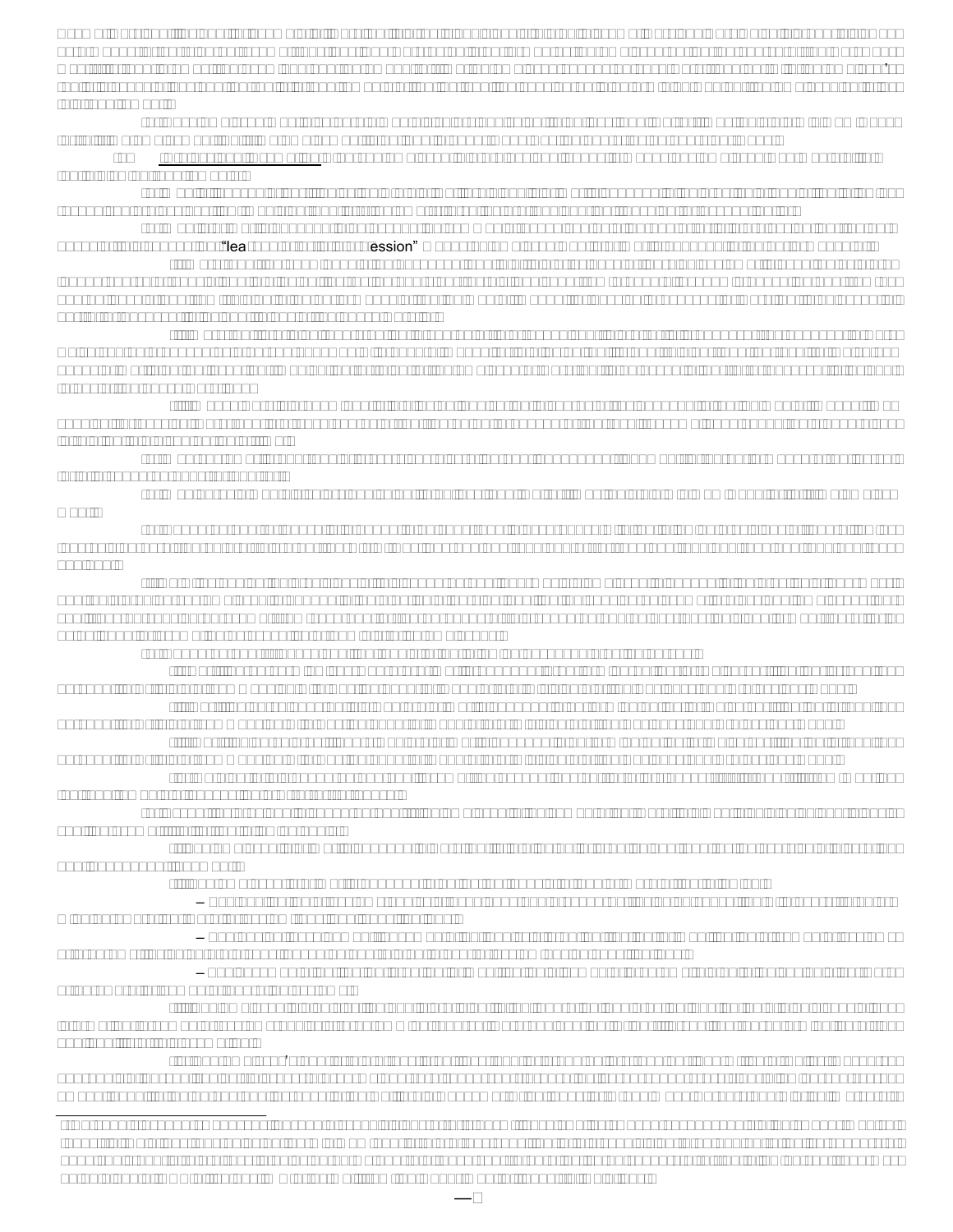(i) The exemption provided in subparagraph (h) does not apply to an employee if any of the following apply:

 (i)The employee is a trainee oremployee in an entry-level position whois learning to become proficient in the theoreti-cal and practical application of highly specialized information to computer systems analysis, programming, and software engineering.

(ii) The employee is in a computer-related occupation but has not attained the level of skill and expertise necessary to work independently and without close supervision.

 (iii) The employee is engaged in the operation of computers or in the manufacture, repair, or maintenance of computer hardware and related equipment.

 (iv) The employee is an engineer, drafter, machinist, or other professional whose work is highly dependent upon or facilitated by the use of computers and computer software programs and who is skilled in computer-aided design software, including CAD/CAM, but who is not in a computer systems analysis or programming occupation.

 tion, promotional material, setup and installation instructions, and other similar written information, either for print or for on screen media or who writes or provides content material intended to be read by customers, subscribers, or visitors to computer-related media such as the World Wide Web or CD-ROMs. (v) The employee is a writer engaged in writing material, including box labels, product descriptions, documenta-

 (vi) The employee is engaged in any of the activities set forth in subparagraph (h) for the purpose of creating imagery for effects used in the motion picture, television, or theatrical industry.

 (B) Except as provided in Sections 1, 2, 4, 10, and 15, the provisions of this order shall not apply to personal attendants. The provisions of this order shall not apply to any person under the age of 18 who is employed as a baby sitter for a minor child of the employer in the employer's home.

 (C) The provisions of this order shall not apply to any individual who is the parent, spouse, child, or legally adopted child of the employer.

 (D) The provisions of this order shall not apply to any individual participating in a national service program, such as Ameri- Corps, carried out using assistance provided under Section 12571 of Title 42 of the United States Code. (See Stats. 2000, ch. 365, amending Labor Code Section 1171.)

### **2. DEFINITIONS**

(A) An "alternative workweek schedule" means any regularly scheduled workweek requiring an employee to work more than eight (8) hours in a 24-hour period.

(B) "Commission" means the Industrial Welfare Commission of the State of California.

(C) ―Division‖ means the Division of Labor Standards Enforcement of the State of California.

(D) ―Emergency‖ means an unpredictable or unavoidable occurrence at unscheduled intervals requiring immediate action.

(E) "Employ" means to engage, suffer, or permit to work.

(F) "Employee" means any person employed by an employer.

(G) "Employer" means any person as defined in Section 18 of the Labor Code, who directly or indirectly, or through an agent or any other person, employs or exercises control over the wages, hours, or working conditions of any person.

 (H) ―Hours worked‖ means the time during which an employee is subject to the control of an employer, and includes all the time the employee is suffered or permitted to work, whether or not required to do so.

(I) "Household Occupations" means all services related to the care of persons or maintenance of a private household or its premises by an employee of a private householder. Said occupations shall include but not be limited to the following: butlers, chauf- feurs, companions, cooks, day workers, gardeners, graduate nurses, grooms, house cleaners, housekeepers, maids, practical nurses, tutors, valets, and other similar occupations.

 (J) ―Personal attendant‖ includes baby sitters and means any person employed by a private householder or by any third party employer recognized in the health care industry to work in a private household, to supervise, feed, or dress a child or person who by reason of advanced age, physical disability, or mental deficiency needs supervision. The status of "personal attendant" shall apply when no significant amount of work other than the foregoing is required.

(K) "Minor" means, for the purpose of this order, any person under the age of 18 years.

(L) ―Primarily‖ as used in Section 1, Applicability, means more than one-half the employee's work time.

(M) ―Shift‖ means designated hours of work by an employee, with a designated beginning time and quitting time.

 (N) ―Split shift‖ means a work schedule, which is interrupted by non-paid non-working periods established by the employer, other than bona fide rest or meal periods.

(O) "Teaching" means, for the purpose of Section 1 of this Order, the profession of teaching under a certificate from the Commission for Teacher Preparation and Licensing or teaching in an accredited college or university.

(P) "Wages" includes all amounts for labor performed by employees of every description, whether the amount is fixed or ascertained by the standard of time, task, piece, commission basis, or other method of calculation.

(Q) ―Workday‖ and ―day‖ mean any consecutive 24-hour period beginning at the same time each calendar day.

(R) "Workweek" and "week" mean any seven (7) consecutive days, starting with the same calendar day each week. "Workweek" is a fixed and regularly recurring period of 168 hours, seven (7) consecutive 24-hour periods.

### **3. HOURS AND DAYS OF WORK**

 span of hours for a day of work shall be no more than 12 hours, except under the following conditions: (A) A LIVE-IN employee shall have at least 12 consecutive hours free of duty during each workday of 24 hours, and the total

 (1) The employee shall have at least three (3) hours free of duty during the 12 hours span of work. Such off-duty hours need not be consecutive, and the schedule for same shall be set by mutual agreement of employer and employee, provided that

(2) An employee who is required or permitted to work during scheduled off-duty hours or during the 12 consecutive off-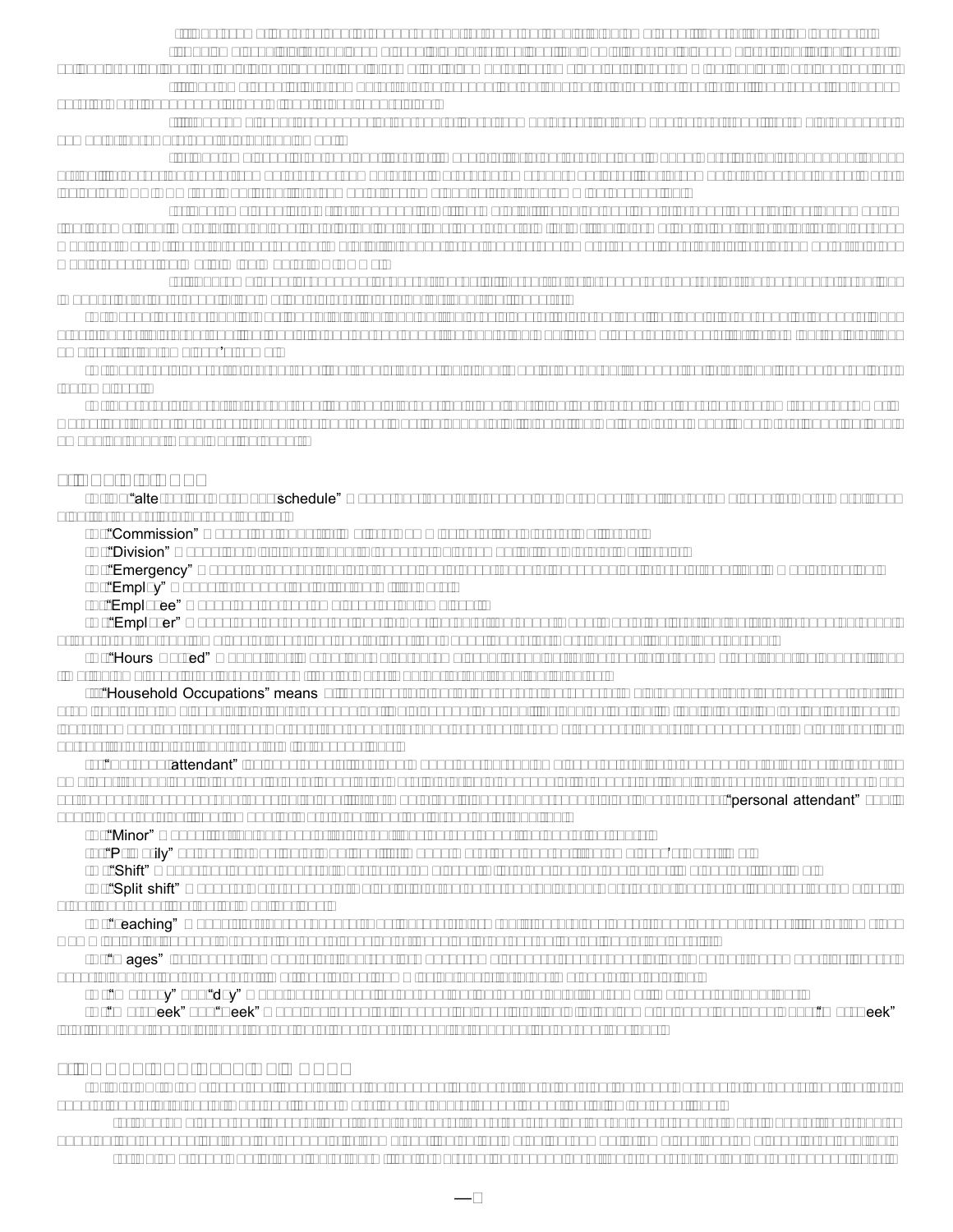duty hours shall be compensated at the rate of one and one-half (11/2) times the employee's regular rate of pay for all such hours worked.

 (B) No LIVE-IN employee shall be required to work more than five (5) days in any one workweek without a day off of not less than 24 consecutive hours except in an emergency as defined in subsection 2(D), provided that the employee is compensated for time worked in excess of five (5) workdays in any workweek at one and one-half  $(1<sup>1</sup>/<sub>2</sub>)$  times the employee's regular rate of pay for hours worked up to and including nine (9) hours. Time worked in excess of nine (9) hours on the sixth (6th) and seventh (7th) workdays shall be compensated at double the employee's regular rate of pay.

 (C) The following overtime provisions are applicable to non-LIVE-IN employees 18 years of age or over and to employees 16 or 17 years of age who are not required by law to attend school and are not otherwise prohibited by law from engaging in the subject work. Such employees shall not be employed more than eight (8) hours in any workday or more than 40 hours in any workweek unless the employee receives one and one-half  $(11/2)$  times such employee's regular rate of pay for all hours worked over 40 hours in the workweek. Eight (8) hours of labor constitutes a day's work. Employment beyond eight (8) hours in any workday or more than six (6) days in any workweek is permissible provided the employee is compensated for such overtime at not less than:

(1) One and one-half (1½) times the employee's regular rate of pay for all hours worked in excess of eight (8) hours up to and including 12 hours in any workday, and for the first eight (8) hours worked on the seventh (7th) consecutive day of work in a workweek; and

(2) Double the employee's regular rate of pay for all hours worked in excess of 12 hours in any workday and for all hours worked in excess of eight (8) hours on the seventh (7th) consecutive day of work in a workweek.

 (3) The overtime rate of compensation required to be paid to a nonexempt full-time salaried employee shall be computed by using the employee's regular hourly salary as one-fortieth (1/40) of the employee's weekly salary.

 (D) One and one-half (11/2) times a minor's regular rate of pay shall be paid for all work over 40 hours in any workweek except minors 16 and 17 years old who are not required by law to attend school and may therefore be employed for the same hours as an adult are subject to subsections (A) and (B) or (C) above.

 (**VIOLATIONS OF CHILD LABOR LAWS** are subject to civil penalties of from \$500 to \$10,000 as well as to criminal penalties. Refer to California Labor Code Sections 1285 to 1312 a nd 1390 to 1399 for additional restrictions on the employment of minors and for descriptions of criminal and civil penalties for violation of the child labor laws. Employers should ask school districts about any required work permits.)

 (E) An employee may be employed on seven (7) workdays in one workweek with no overtime pay required when the total hours of employment during such workweek do not exceed 30 and the total hours of employment in any one workday thereof do not exceed six (6).

 (F) The provisions of Labor Code Sections 551 and 552 regarding one (1) day's rest in seven (7) shall not be construed to prevent an accumulation of days of rest when the nature of the employment reasonably requires the employee to work seven (7) or more consecutive days; provided, however, that in each calendar month, the employee shall receive the equivalent of one (1) day's rest in seven (7).

 (G) Except as provided in subsections (D) and (F), this section shall not apply to any employee covered by a valid collective bargaining agreement if the agreement expressly provides for the wages, hours of work, and working conditions of the employees, and if the agreement provides premium wage rates for all overtime hours worked and a regular hourly rate of pay for those employees of not less than 30 percent more than the state minimum wage.

 (H) Notwithstanding subsection (G) above, where the employer and a labor organization representing employees of the em- ployer have entered into a valid collective bargaining agreement pertaining to the hours of work of the employees, the requirement regarding the equivalent of one (1) day's rest in seven (7) (see subsection (F) above) shall apply, unless the agreement expressly provides otherwise.

 (I) If an employer approves a written request of an employee to make up work time that is or would be lost as a result of a personal obligation of the employee, the hours of that makeup work time, if performed in the same workweek in which the work time was lost, may not be counted toward computing the total number of hours worked in a day for purposes of the overtime re- quirements, except for hours in excess of 11 hours of work in one (1) day or 40 hours of work in one (1) workweek. If an employee knows in advance that he/she will be requesting makeup time for a personal obligation that will recur at a fixed time over a succes- sion of weeks, the employee may request to make up work time for up to four (4) weeks in advance; provided, however, that the makeup work must be performed in the same week that the work time was lost. An employee shall provide a signed written request for each occasion that the employee makes a request to make up work time pursuant to this subsection. While an employer may inform an employee of this makeup time option, the employer is prohibited from encouraging or otherwise soliciting an employee to request the employer's approval to take personal time off and make up the work hours within the same workweek pursuant to this subsection.

### **4. MINIMUM WAGES**

(A) Every employer shall pay to each employee wages not less than nine dollars (\$9.00) per hour for all hours worked,

effective July 1, 2014, and not less than ten dollars (\$10.00) per hour for all hours worked, effective January 1, 2016, except:

 LEARNERS: Employees during their 160 hours of employment in occupations in which they have no previous similar or related experience, may be paid not less than 85 percent of the minimum wage rounded to the nearest nickel.

 (B) Every employer shall pay to each employee, on the established payday for the period involved, not less than the applicable minimum wage for all hours worked in the payroll period, whether the remuneration is measured by time, piece, commission, or otherwise.

(C) When an employee works a split shift, one (1) hour's pay at the minimum wage shall be paid in addition to the minimum

 $\overline{A}$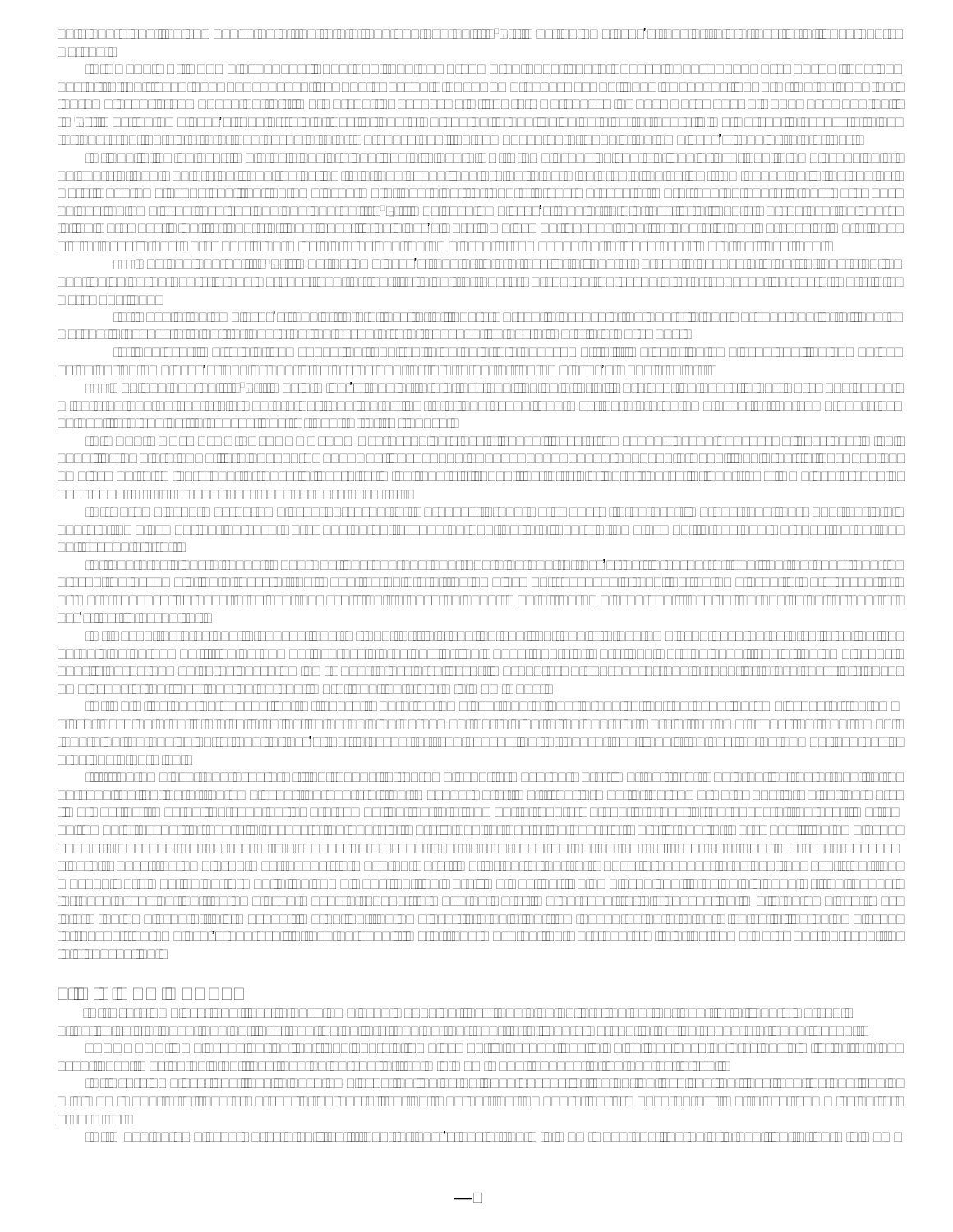wage for that workday, except when the employee resides at the place of employment.

 (D) The provisions of this section shall not apply to apprentices regularly indentured under the State Division of Apprenticeship Standards.

### **5. REPORTING TIME PAY**

 half said employee's usual or scheduled day's work, the employee shall be paid for half the usual or scheduled day's work, but in no event for less than two (2) hours nor more than four (4) hours, at the employee's regular rate of pay, which shall not be less (A) Each workday an employee is required to report for work and does report, but is not put to work or is furnished less than than the minimum wage.

 (B) If an employee is required to report for work a second time in any one workday and is furnished less than two (2) hours of work on the second reporting, said employee shall be paid for two (2) hours at the employee's regular rate of pay, which shall not be less than the minimum wage.

(C) The foregoing reporting time pay provisions are not applicable when:

 (1) Operations cannot commence or continue due to threats to employees or property; or when recommended by civil authorities; or

(2) Public utilities fail to supply electricity, water, or gas, or there is a failure in the public utilities, or sewer system; or

(3) The interruption of work is caused by an Act of God or other cause not within the employer's control.

 (D) This section shall not apply to an employee on paid standby status who is called to perform assigned work at a time other than the employee's scheduled reporting time.

### **6. LICENSES FOR DISABLED WORKERS**

 physical disability or mental deficiency at less than the minimum wage. Such licenses shall be granted only upon joint (A) A license may be issued by the Division authorizing employment of a person whose earning capacity is impaired by application of employer and employee and employee's representative if any.

 (B) A special license may be issued to a nonprofit organization such as a sheltered workshop or rehabilitation facility fixing special minimum rates to enable the employment of such persons without requiring individual licenses of such employees.

 (C) All such licenses and special licenses shall be renewed on a yearly basis or more frequently at the discretion of the Division.

(See California Labor Code, Sections 1191 and 1191.5)

### **7. RECORDS**

(A) Every employer shall keep accurate information with respect to each employee including the following:

(1) Full name, home address, occupation and social security number.

(2) Birth date, if under 18 years, and designation as a minor.

 (3) Time records showing when the employee begins and ends each work period. Meal periods, split shift intervals and total daily hours worked shall also be recorded. Meal periods during which operations cease and authorized rest periods need not be recorded.

(4) Total wages paid each payroll period, including value of board, lodging, or other compensation actually furnished to the employee.

 (5) Total hours worked in the payroll period and applicable rates of pay. This information shall be made readily available to the employee upon reasonable request.

 (6) When a piece rate or incentive plan is in operation, piece rates or an explanation of the incentive plan formula shall be provided to employees. An accurate production record shall be maintained by the employer.

 (B) Every employer shall semimonthly or at the time of each payment of wages furnish each employee, either as a detachable part of the check, draft, or voucher paying the employee's wages, or separately, an itemized statement in writing showing: (1) all deductions; (2) the inclusive dates of the period for which the employee is paid; (3) the name of the employee or the employee's social security number; and (4) the name of the employer, provided all deductions made on written orders of the employee may be aggregated and shown as one item.

 (C) All required records shall be in the English language and in ink or other indelible form, properly dated, showing month, day and year, and shall be kept on file by the employer for at least three years at the place of employment or at a central location within the State of California. An employee's records shall be available for inspection by the employee upon reasonable request.

(D) Clocks shall be provided in all major work areas or within reasonable distance thereto insofar as practicable.

### **8. CASH SHORTAGE AND BREAKAGE**

 breakage, or loss of equipment, unless it can be shown that the shortage, breakage, or loss is caused by a dishonest or willful act, No employer shall make any deduction from the wage or require any reimbursement from an employee for any cash shortage, or by the gross negligence of the employee.

### **9. UNIFORMS AND EQUIPMENT**

shall be provided and maintained by the employer. The term "uniform" includes wearing apparel and accessories of distinctive (A) When uniforms are required by the employer to be worn by the employee as a condition of employment, such uniforms design or color.

 (B) When tools or equipment are required by the employer or are necessary to the performance of a job, such tools and equipment **NOTE:** This section shall not apply to protective apparel regulated by the Occupational Safety and Health Standards Board.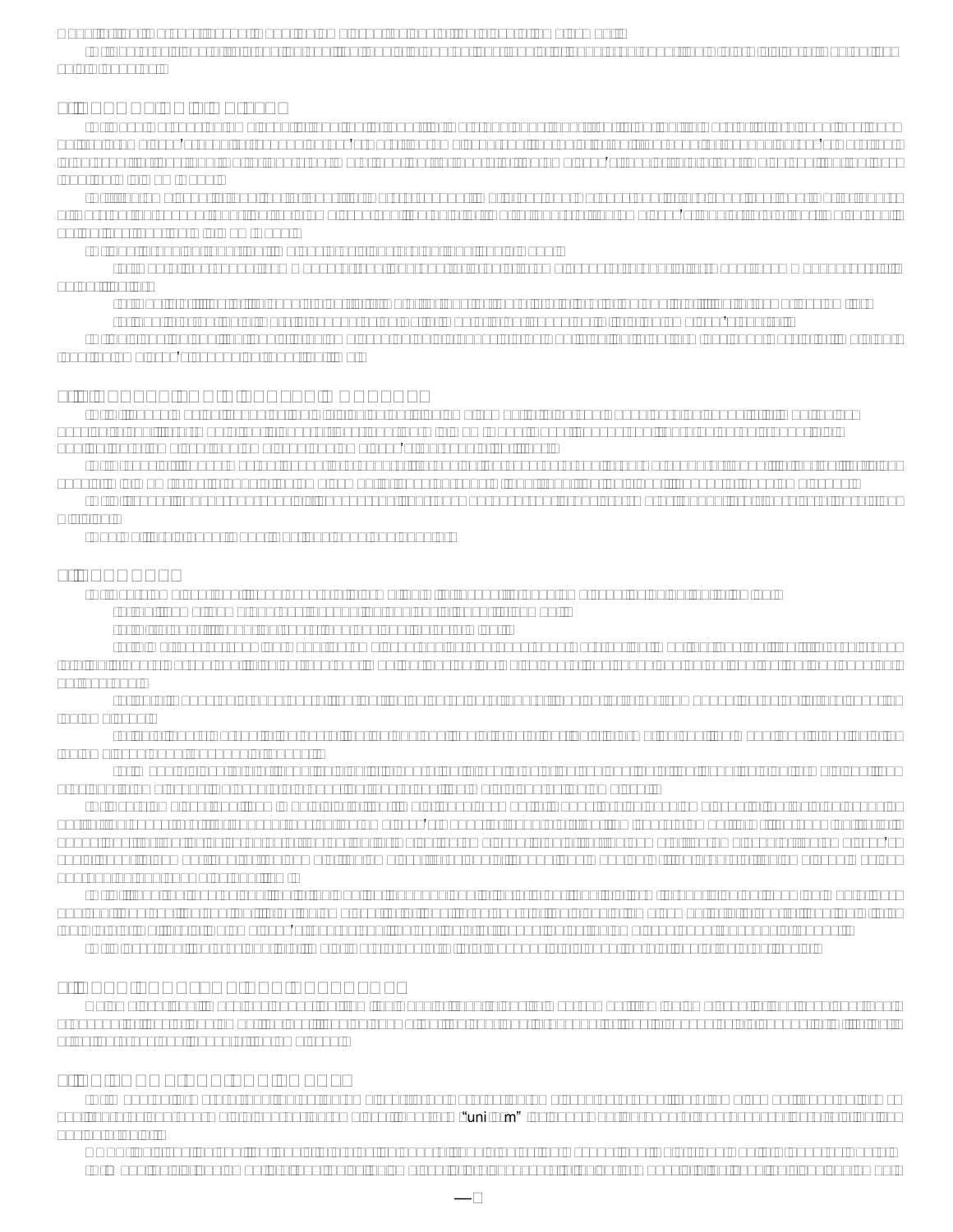shall be provided and maintained by the employer, except that an employee whose wages are at least two (2) times the minimum wage provided herein may be required to provide and maintain hand tools and equipment customarily required by the trade or craft. This subsection (B) shall not apply to apprentices regularly indentured under the State Division of Apprenticeship Standards.

 **NOTE:** This section shall not apply to protective equipment and safety devices on tools regulated by the Occupational Safety and Health Standards Board.

 (C) A reasonable deposit may be required as security for the return of the items furnished by the employer under provisions of subsections (A) and (B) of this section upon issuance of a receipt to the employee for such deposit. Such deposits shall be made pursuant to Section 400 and following of the Labor Code or an employer with the prior written authorization of the employee may deduct from the employee's last check the cost of an item furnished pursuant to (A) and (B) above in the event said item is not returned. No deduction shall be made at any time for normal wear and tear. All items furnished by the employer shall be returned by the employee upon completion of the job.

### **10. MEALS AND LODGING**

(A) "Meal" means an adequate, well-balanced serving of a variety of wholesome, nutritious foods.

(B) "Lodging" means living accommodations available to the employee for full-time occupancy which are adequate, decent, and sanitary according to usual and customary standards. Employees shall not be required to share a bed.

 (C) Meals or lodging may not be credited against the minimum wage without a voluntary written agreement between the employer and the employee. When credit for meals or lodging is used to meet part of the employer's minimum wage obligation, the amounts so credited may not be more than the following:

| <b>LODGING</b>                                                                                                                                     | <b>Effective</b><br><b>July 1, 2014</b> | <b>Effective</b><br><b>January 1, 2016</b> |
|----------------------------------------------------------------------------------------------------------------------------------------------------|-----------------------------------------|--------------------------------------------|
| Room occupied alone<br>Apartment – two thirds $(2/3)$ of the ordinary rental                                                                       | \$42.33 per week<br>\$34.94 per week    | \$47.03 per week<br>\$38.82 per week       |
| value, and in no event more than:<br>Where a couple are both employed by the employer,<br>two thirds (2/3) of the ordinary rental value, and in no | \$508.38 per month                      | \$564.81 per month                         |
| event more than:                                                                                                                                   | \$752.02 per month                      | \$835.49 per month                         |
| <b>MEALS</b>                                                                                                                                       |                                         |                                            |
|                                                                                                                                                    | \$3.26                                  | \$3.62                                     |
|                                                                                                                                                    | \$4.47                                  | \$4.97                                     |
|                                                                                                                                                    | \$6.01                                  | \$6.68                                     |

 (D) Meals evaluated as part of the minimum wage must be bona fide meals consistent with the employee's work shift. Deductions shall not be made for meals not received or lodging not used.

 (E) If, as a condition of employment, the employee must live at the place of employment or occupy quarters owned or under the control of the employer, then the employer may not charge rent in excess of the values listed herein.

### **11. MEAL PERIODS**

 (A) No employer shall employ any person for a work period of more than five (5) hours without a meal period of not less than 30 minutes, except that when a work period of not more than six (6) hours will complete the day's work the meal period may be waived by mutual consent of the employer and the employee.

 (B) An employer may not employ an employee for a work period of more than ten (10) hours per day without providing the employee with a second meal period of not less than 30 minutes, except that if the total hours worked is no more than 12 hours, the second meal period may be waived by mutual consent of the employer and the employee only if the first meal period was not waived.

(C) Unless the employee is relieved of all duty during a 30 minute meal period, the meal period shall be considered an "on duty" meal period and counted as time worked. An "on duty" meal period shall be permitted only when the nature of the work prevents an employee from being relieved of all duty and when by written agreement between the parties an on-the-job paid meal period is agreed to. The written agreement shall state that the employee may, in writing, revoke the agreement at any time.

 (D) If an employer fails to provide an employee a meal period in accordance with the applicable provisions of this order, the employer shall pay the employee one (1) hour of pay at the employee's regular rate of compensation for each workday that the meal period is not provided.

### **12. REST PERIODS**

 (A) Every employer shall authorize and permit all employees to take rest periods, which insofar as practicable shall be in the middle of each work period. The authorized rest period time shall be based on the total hours worked daily at the rate of ten (10) minutes net rest time per four (4) hours or major fraction thereof. However, a rest period need not be authorized for employees whose total daily work time is less than three and one-half  $(3<sup>1</sup>/<sub>2</sub>)$  hours. Authorized rest period time shall be counted as hours worked for

—6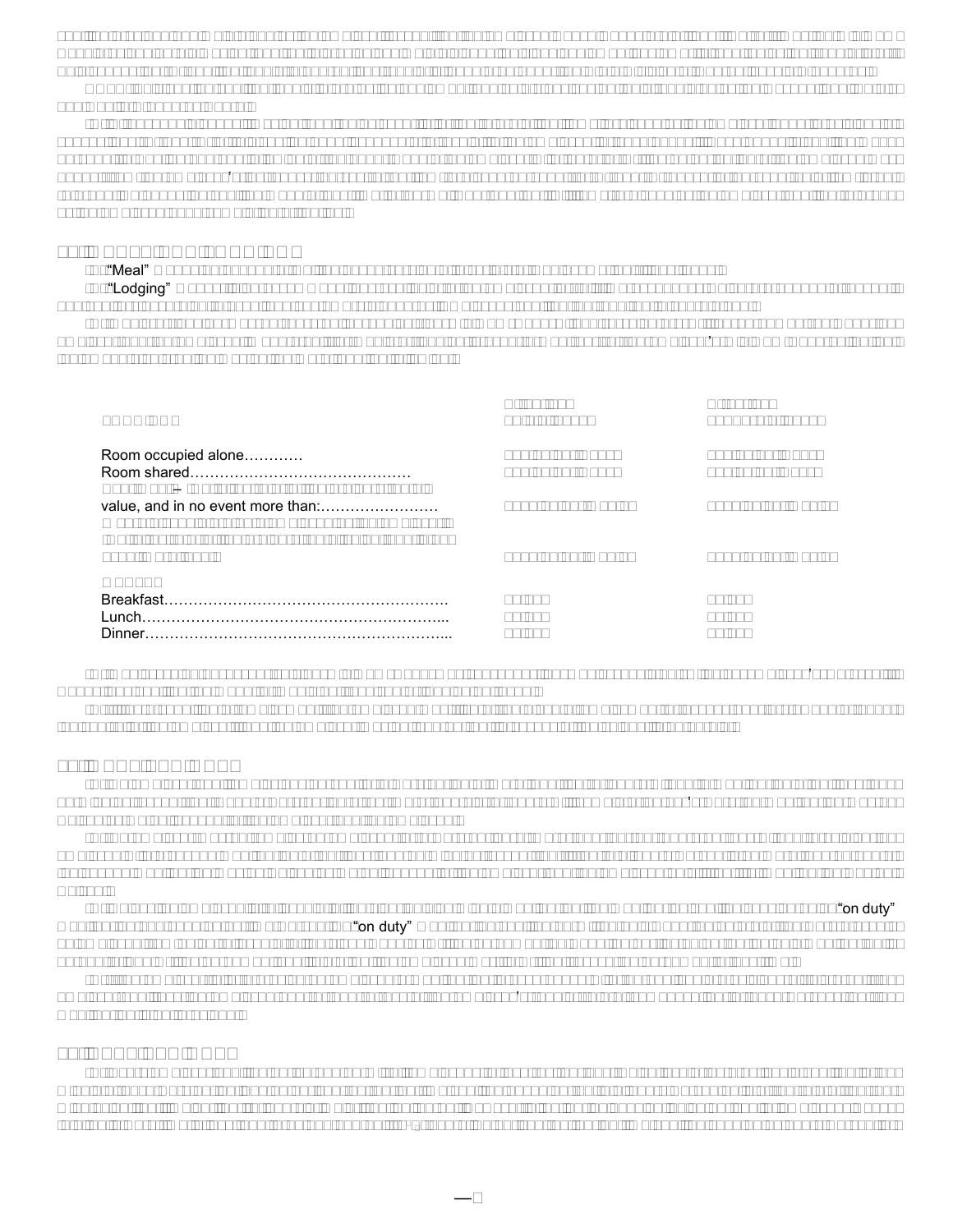which there shall be no deduction from wages.

 (B) If an employer fails to provide an employee a rest period in accordance with the applicable provisions of this order, the employer shall pay the employee one (1) hour of pay at the employee's regular rate of compensation for each workday that the rest period is not provided.

### **13. CHANGE ROOMS AND RESTING FACILITIES**

 ing hours, and when required, for their work clothing during non-working hours. When the occupation requires a change of clothing, change rooms or equivalent space shall be provided in order that employees may change their clothing in reasonable privacy and (A) Employers shall provide suitable lockers, closets, or equivalent for the safekeeping of employees'outer clothing during workcomfort. These rooms or spaces may be adjacent to but shall be separate from toilet rooms and shall be kept clean.

 **NOTE:** This section shall not apply to change rooms and storage facilities regulated by the Occupational Safety and Health Standards Board.

 (B) Suitable resting facilities shall be provided in an area separate from the toilet rooms and shall be available to employees during work hours.

### **14. SEATS**

 (A) All working employees shall be provided with suitable seats when the nature of the work reasonably permits the use of seats.

 (B) When employees are not engaged in the active duties of their employment and the nature of the work requires standing, an adequate number of suitable seats shall be placed in reasonable proximity to the work area and employees shall be permitted to use such seats when it does not interfere with the performance of their duties.

### **15. PENALTIES**

(See California Labor Code, Section 1199)

 (A) In addition to any other civil penalties provided by law, any employer or any other person acting on behalf of the employer who violates, or causes to be violated, the provisions of this order, shall be subject to the civil penalty of:

 (1) Initial Violation — \$50.00 for each underpaid employee for each pay period during which the employee was underpaid in addition to the amount which is sufficient to recover unpaid wages.

(2) Subsequent Violations — \$100.00 for each underpaid employee for each pay period during which the employee was underpaid in addition to an amount which is sufficient to recover unpaid wages.

(3) The affected employee shall receive payment of all wages recovered.

 (B) The labor commissioner may also issue citations pursuant to California Labor Code Section 1197.1 for non-payment of wages for overtime work in violation of this order.

### **16. ELEVATORS**

 Adequate elevator, escalator or similar service consistent with industry-wide standards for the nature of the process and the work performed shall be provided when employees are employed four floors or more above or below ground level.

### **17. EXEMPTIONS**

 If, in the opinion of the Division after due investigation, it is found that the enforcement of any provision contained in Section 7, Records; Section 12, Rest Periods; Section 13, Change Rooms and Resting Facilities; Section 14, Seats; or Section 16, Elevators, would not materially affect the welfare or comfort of employees and would work an undue hardship on the employer, exemption may be made at the discretion of the Division. Such exemptions shall be in writing to be effective and may be revoked after reason- able notice is given in writing. Application for exemption shall be made by the employer or by the employee and/or the employee's representative to the Division in writing. A copy of the application shall be posted at the place of employment at the time the application is filed with the Division.

### **18. FILING REPORTS**

(See California Labor Code, Section 1174(a))

### **19. INSPECTION**

(See California Labor Code, Section 1174)

### **20. SEPARABILITY**

 If the application of any provision of this order, or any section, subsection, subdivision, sentence, clause, phrase, word, or por- tion of this order should be held invalid or unconstitutional or unauthorized or prohibited by statute, the remaining provisions thereof shall not be affected thereby, but shall continue to be given full force and effect as if the part so held invalid or unconstitutional had not been included herein.

### **21. POSTING OF ORDER**

 Every employer shall keep a copy of this order posted in an area frequented by employees where it may be easily read during the workday. Where the location of work or other conditions make this impractical, every employer shall keep a copy of this order and make it available to every employee upon request.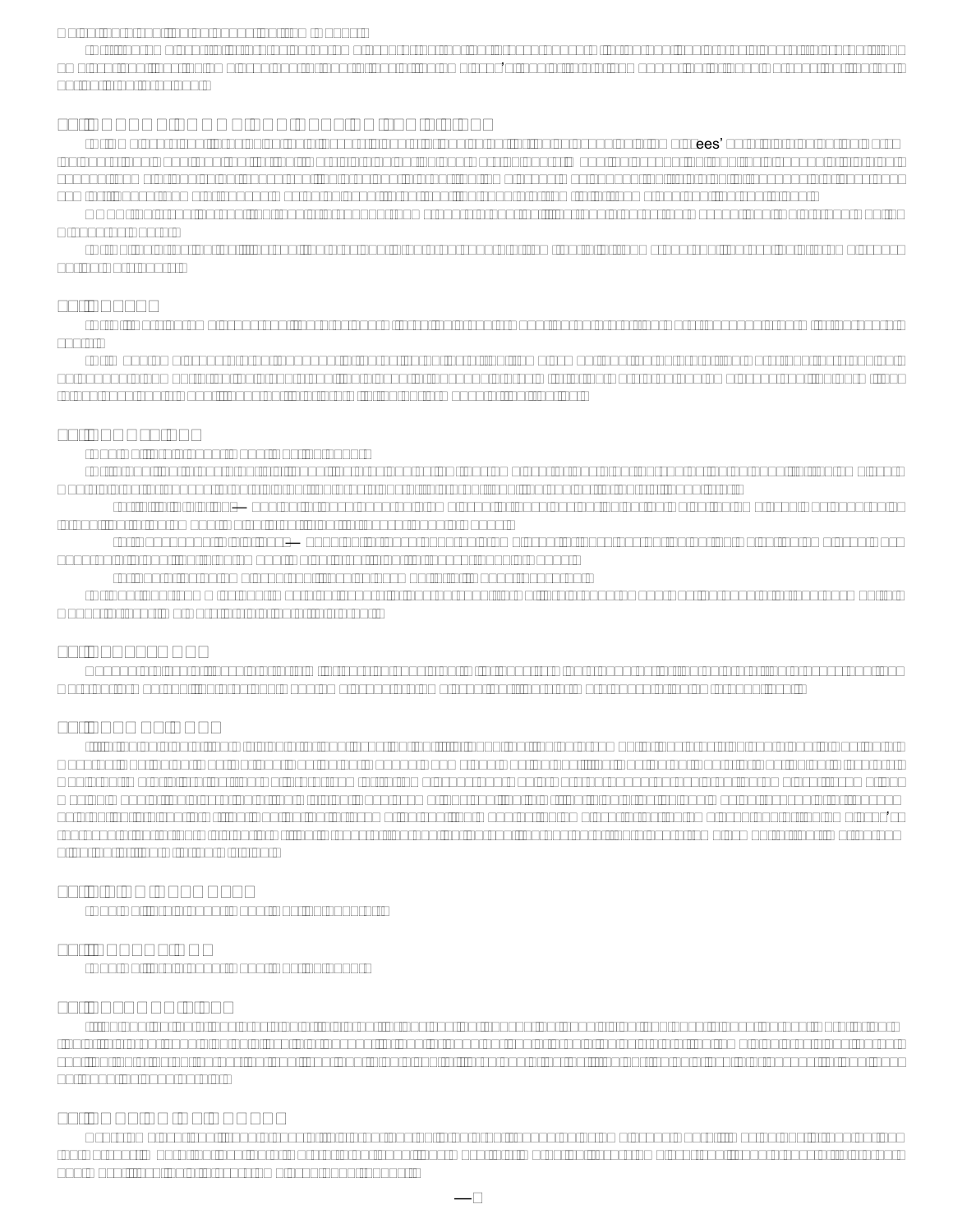Welfare Commission orders and reports of violations should be directed to the Division of Labor Standards Enforcement.A listing of the DLSE offices is on the back of this wage order. Look in the white pages of your tele- phone directory under CALIFORNIA, State of, Industrial Relations for the address and telephone number of the office nearest you.The Divi- sion has offices in the following cities: Bakersfield, El Centro, Fresno, Long Beach, Los Angeles, Oakland, Redding, Sacramento, Salinas, San Bernardino, San Diego, San Stockton, Van Nuys. **QUESTIONS ABOUT ENFORCEMENT** of the Industrial Francisco, San Jose, Santa Ana, Santa Barbara, Santa Rosa,

#### **SUMMARIES IN OTHER LANGUAGES**

 **The Department of Industrial Relations will make summaries of wage and hour requirements in this Order available in Spanish, Chinese and certain other languages when it is feasible to do so. Mail your request for such summaries to the Department at: P.O. box 420603, San Francisco, CA 94142-0603.** 

#### **RESUMEN EN OTROS IDIOMAS**

 **El Departamento de Relaciones Industriales confeccionara un re- sumen sobre los requisitos de salario y horario de esta Disposicion en español, chino y algunos otros idiomas cuando sea posible hacerlo. Envie por correo su pedido por dichos resumenes al Departamento a: P.O. box 420603, San Francisco, CA 94142-0603.** 

#### 其它文字的摘錄

工業關係處將摘錄本規則中有關工資和工時的規定,用西班牙 文、中文印出。其宅文字如有需要,也將同樣辦理。如果您有需要,  **Department of Industrial Relations P.O. box 420603 San Francisco, CA 94142-0603**